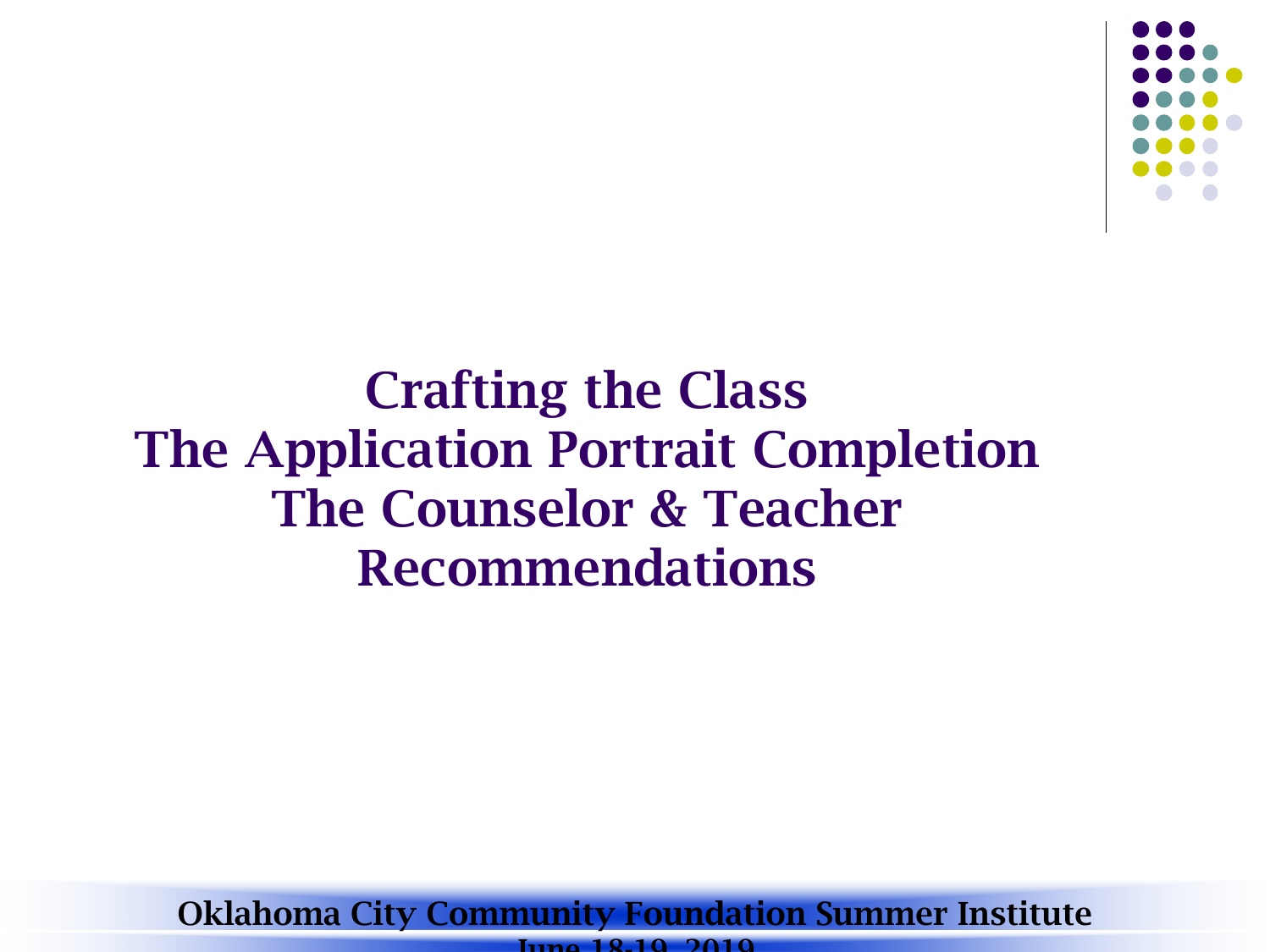# Crafting the Class The Application Portrait Completion

- Each part of the Application helps to complete the student portrait.
- No one piece needs to paint a total picture of the applicant.
- The best letters of recommendation help to complete the student portrait.
- We like to talk about the 7 P's of the Application Portrait Completion.
- All 7 P's add up to the total portrait.
- No one recommendation should try to answer all the  $P's$  the goal is the focused recommendation versus the general recommendation.

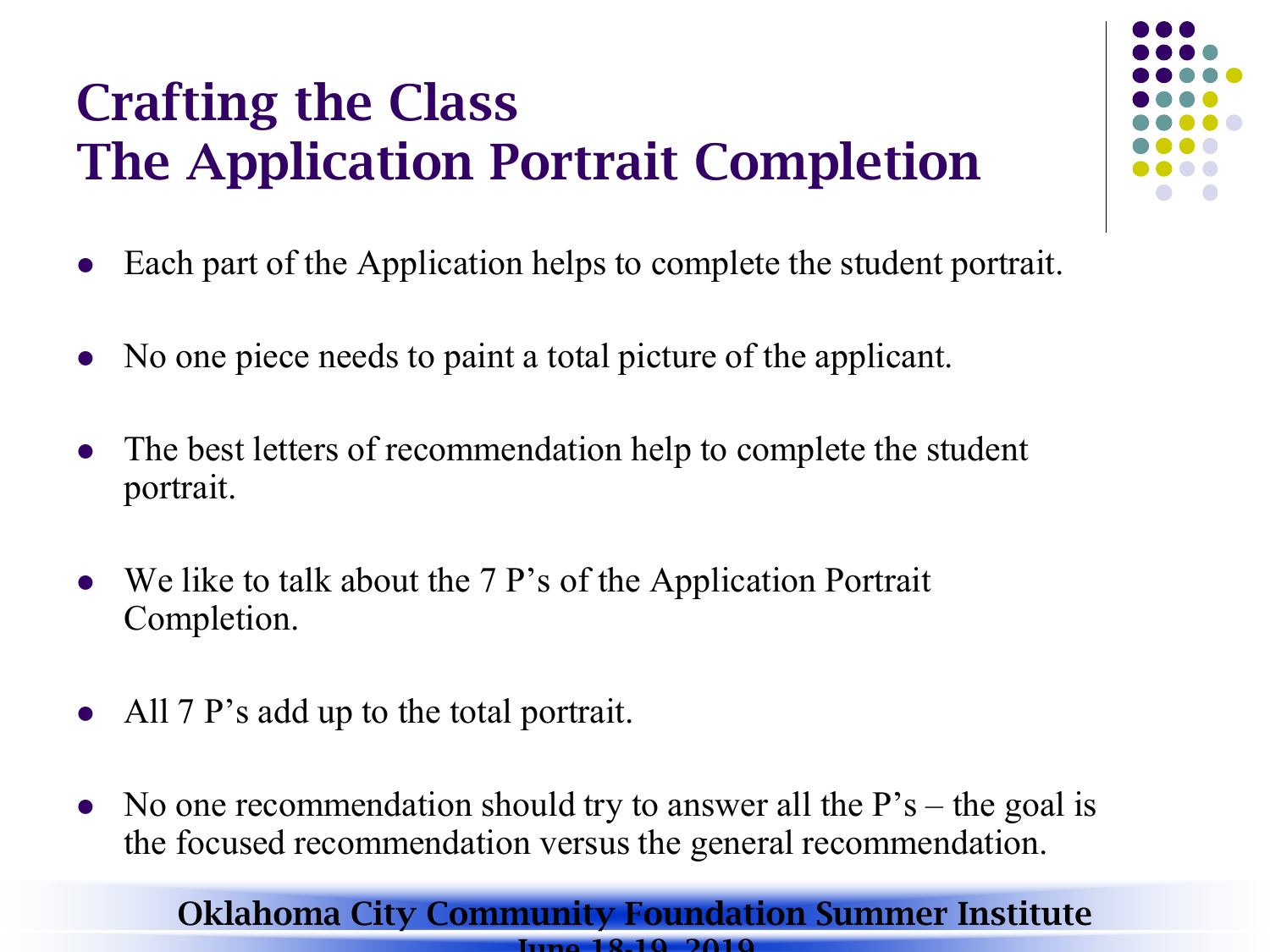# Seven P's The Application Portrait Completion

- Program curriculum
- Place the context
- Performance
- Pattern
- Potential
- Participation
- Personality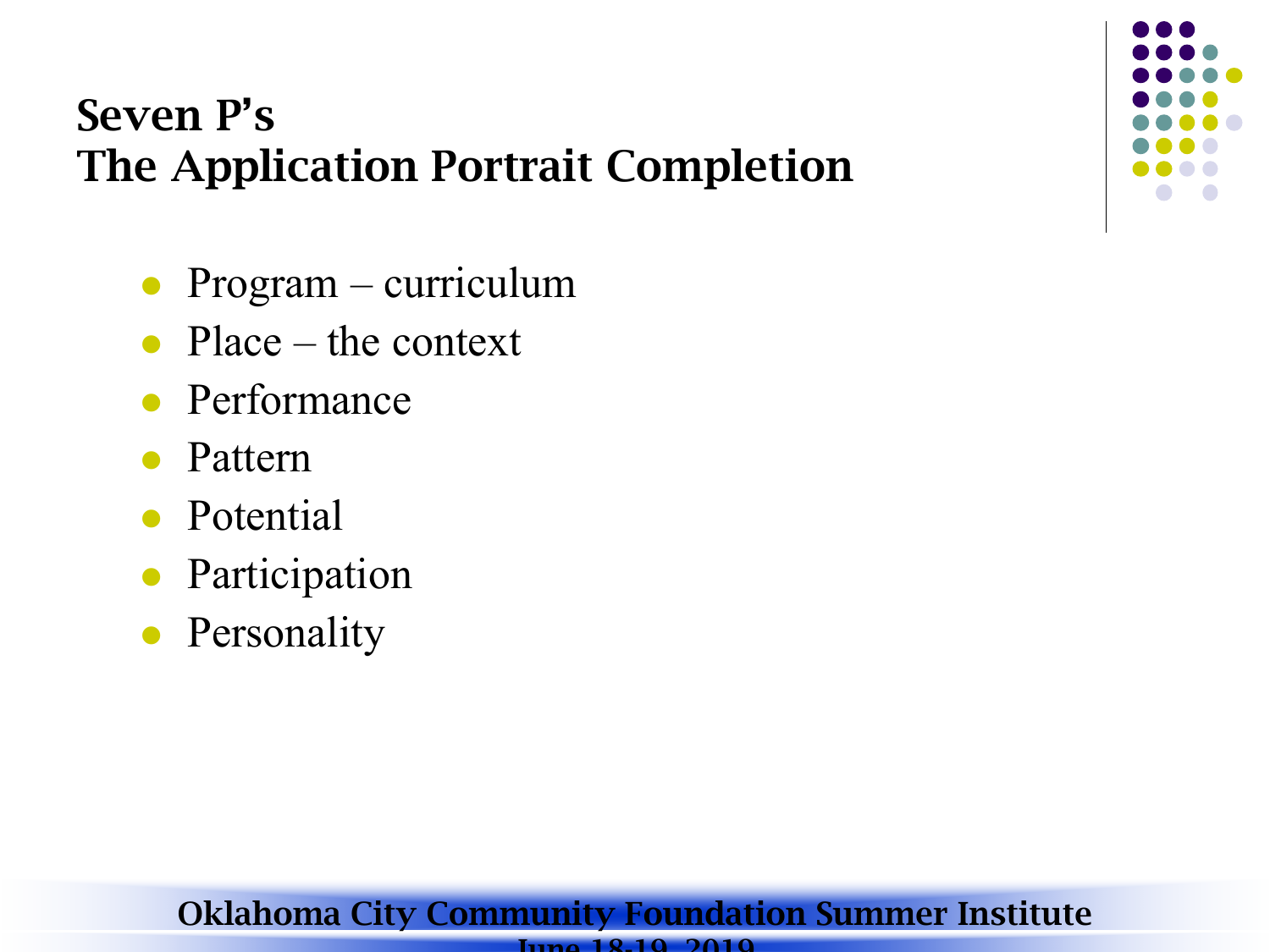| <b>Case Studies Evaluation Sheet</b><br><b>Portrait Completion</b><br>(Program, Place, Performance, Pattern, Potential, Participation,<br><i>Personality)</i> |        |       |  |  |
|---------------------------------------------------------------------------------------------------------------------------------------------------------------|--------|-------|--|--|
| Applicant's Name                                                                                                                                              |        |       |  |  |
| <b>Academic Profile</b>                                                                                                                                       |        |       |  |  |
| Units                                                                                                                                                         | Honors | AP/IB |  |  |
| 09                                                                                                                                                            |        |       |  |  |
| 10                                                                                                                                                            |        |       |  |  |
| 11                                                                                                                                                            |        |       |  |  |
| 12                                                                                                                                                            |        |       |  |  |

GPA Rank (weighted/un-weighted; scale) Grade Pattern (declining, erratic, inclining, etc.) School Context (school rigor, AP's, college going percentile, profile)

| <b>SAT</b>                   |  |  |  |
|------------------------------|--|--|--|
| <b>ACT</b> Composite         |  |  |  |
| <b>SAT Subject Tests</b>     |  |  |  |
| <b>Other Administrations</b> |  |  |  |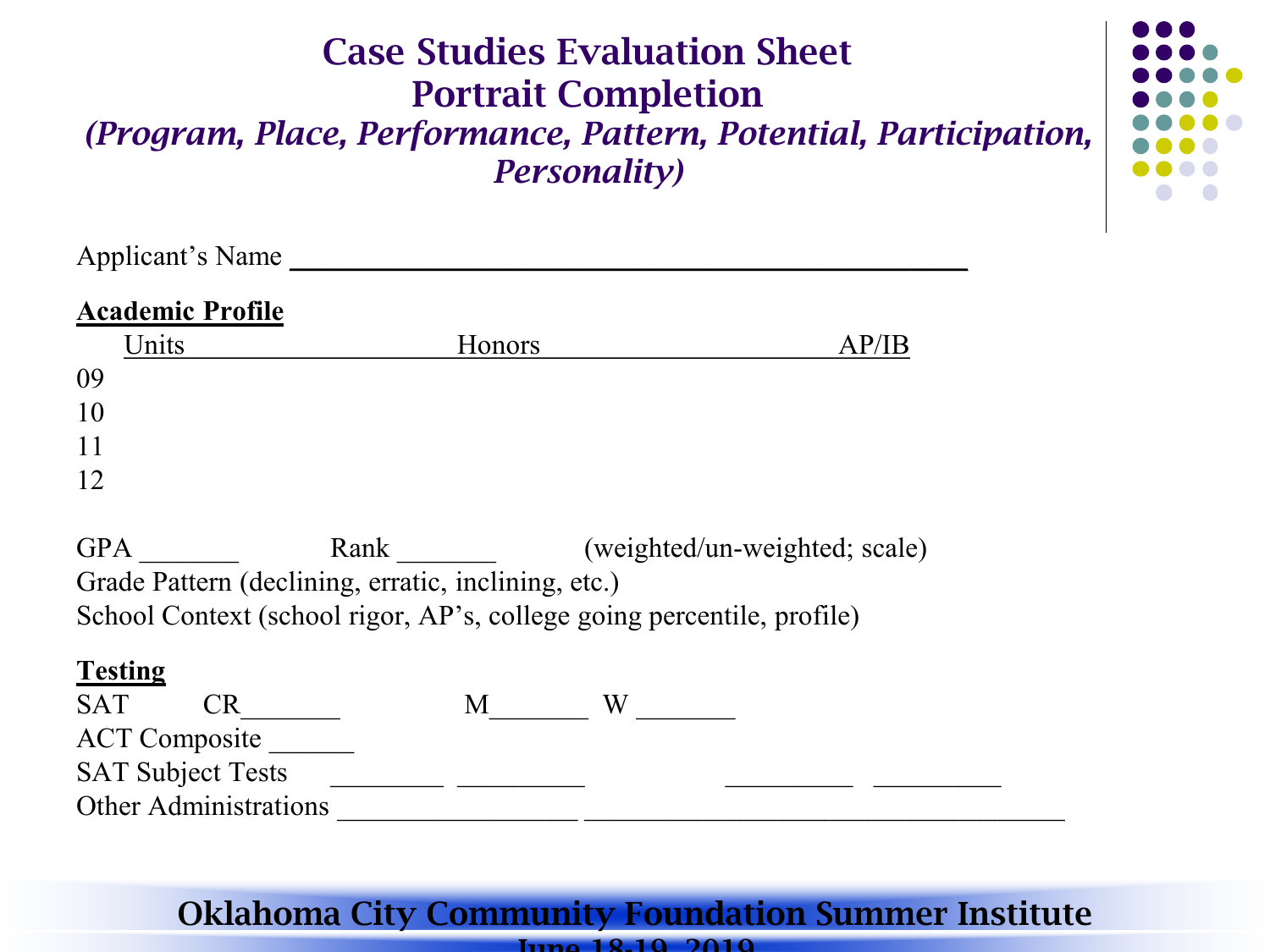

# Case Studies *(cont.)*

### **Personal/Co-Curricular Profile**

 $Essay(s)$ Recommendations Extracurricular Involvement (depth/breadth/impact) Diversity/Well-rounded Class (ethnicity, background, values, interests, life experiences, religion, talents, geography, legacy, learning differences, home schooled)

### **Overall Impression**

| 00 D<br>Π<br>H |  |
|----------------|--|
|                |  |
|                |  |

| Admissible?                        | Competitive? |    |                                         |
|------------------------------------|--------------|----|-----------------------------------------|
| Rec. Admission                     |              |    | Rec. Waitlist Rec. Deny Rec. Conditions |
| Refer to Scholarship Committee Yes |              | No |                                         |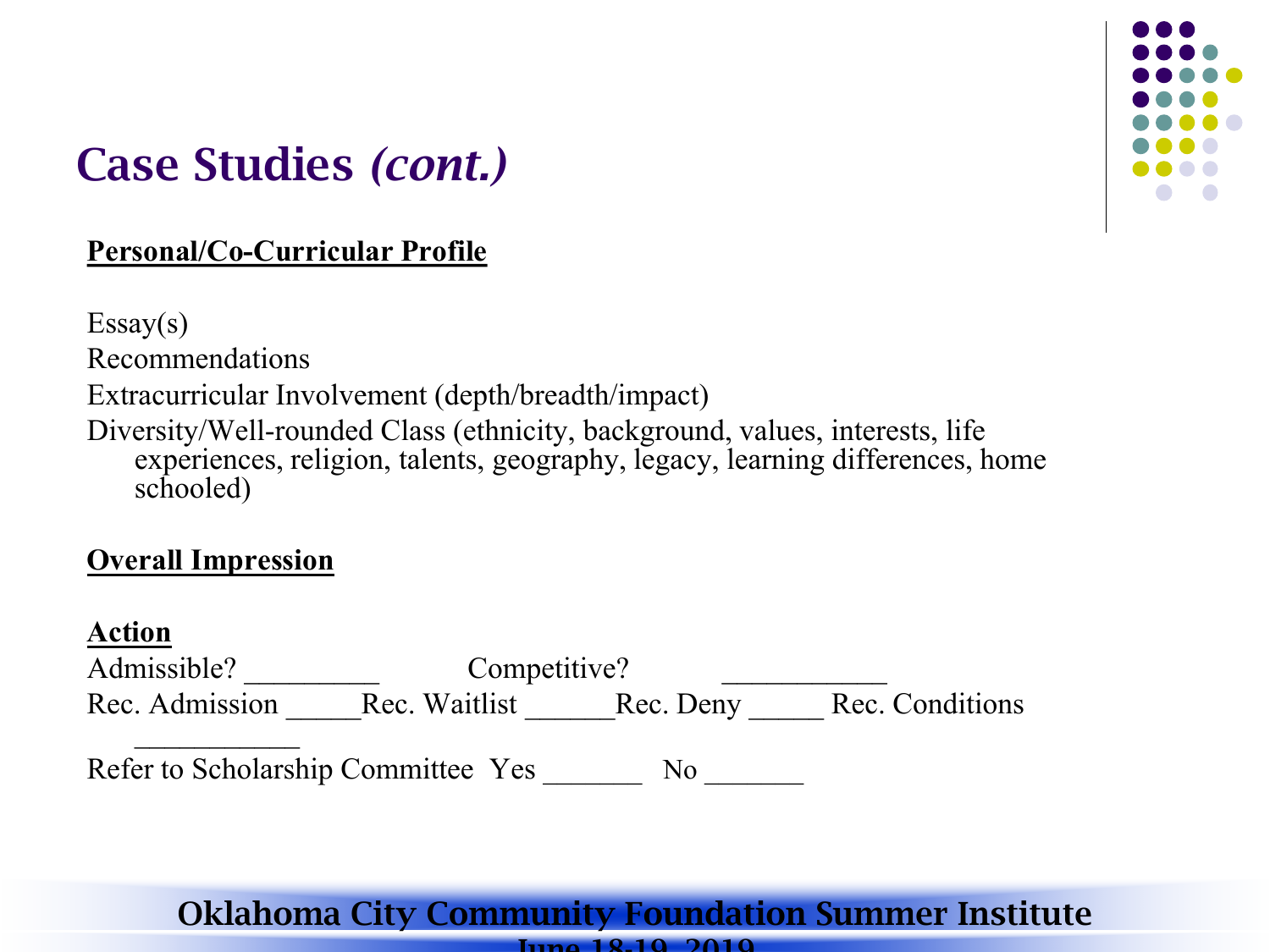

# Selectivity Scale

| 15-20%                                                                                          | 35-40%                                                                | 50-65%                                                                | 75-85%                                 | $90%+$         |
|-------------------------------------------------------------------------------------------------|-----------------------------------------------------------------------|-----------------------------------------------------------------------|----------------------------------------|----------------|
| limited autos                                                                                   | some autos (objective)                                                | 30-40% autos                                                          | mostly autos                           | autos          |
| bigger middle                                                                                   |                                                                       | <b>I</b> smaller middle                                               |                                        |                |
| strongest curriculum - many strong (above average +)<br>AP/IB                                   | curriculum - rigorous                                                 | above average curriculum -<br>some rigor, academic risks<br>taken     | average to below average<br>curriculum |                |
| strongest scores                                                                                | strong (above average +)<br>scores                                    | above average scores                                                  | average to below average<br>scores     | diploma earned |
| strongest performance - all<br>As                                                               | strong (above average +)<br>performance - mostly As,<br>occasional Bs | above average performance average to below average<br>generally As/Bs | performance                            |                |
| impact/visibility notable<br>beyond classroom - school,<br>community, state; elected<br>leaders | some notoriety in addition to<br>academics                            | some talent, interests,<br>activity with persistence or<br>passion    | varies                                 | varies         |

#### **Admission and Scholarship Selectivity Scale**



### Oklahoma City Community Foundation Summer Institute

June 18-19 2019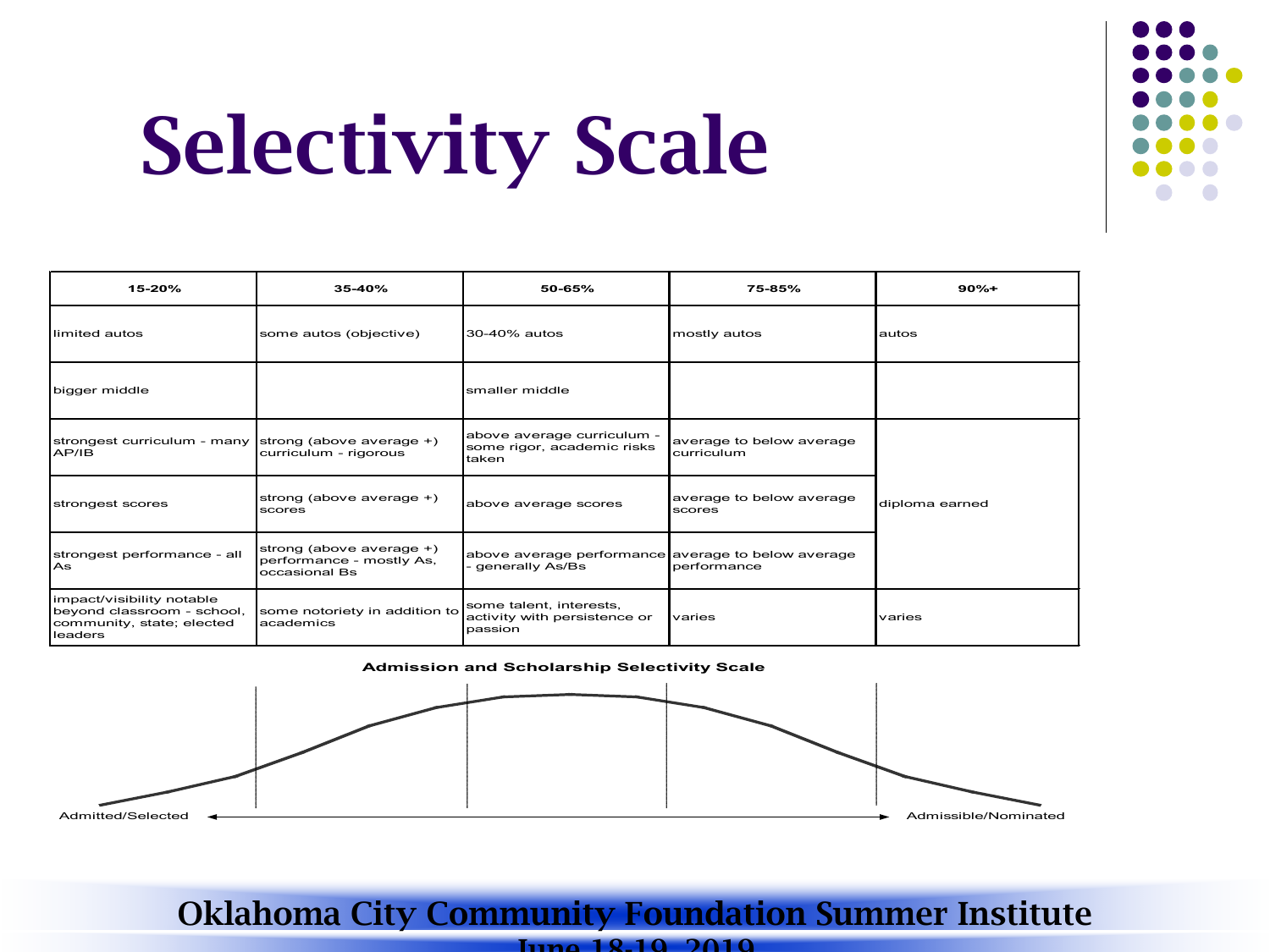

### **General Guidelines:**

The recommendation should be a summary of your views on the applicant from the context of your interactions. Give your opinions. Let the admission office know how you feel and what you think, but support your conclusions with facts and anecdotal information about the student and his performance in your class.

Try to write in a candid tone as it adds forthrightness and sincerity to your recommendation.

A counselor recommendation attempts to discuss the student in relation to peers within the entire school and the community – to provide an overview of the student's academic and extracurricular life – **a holistic portrait**. A teacher recommendation should focus on his/her contributions to the classroom as well as how the student thinks and performs in the classroom – specific to the teacher's class and speaks to the student's intellectual qualities. **It is appropriate for the teacher's information be limited to the teacher's classroom experience.**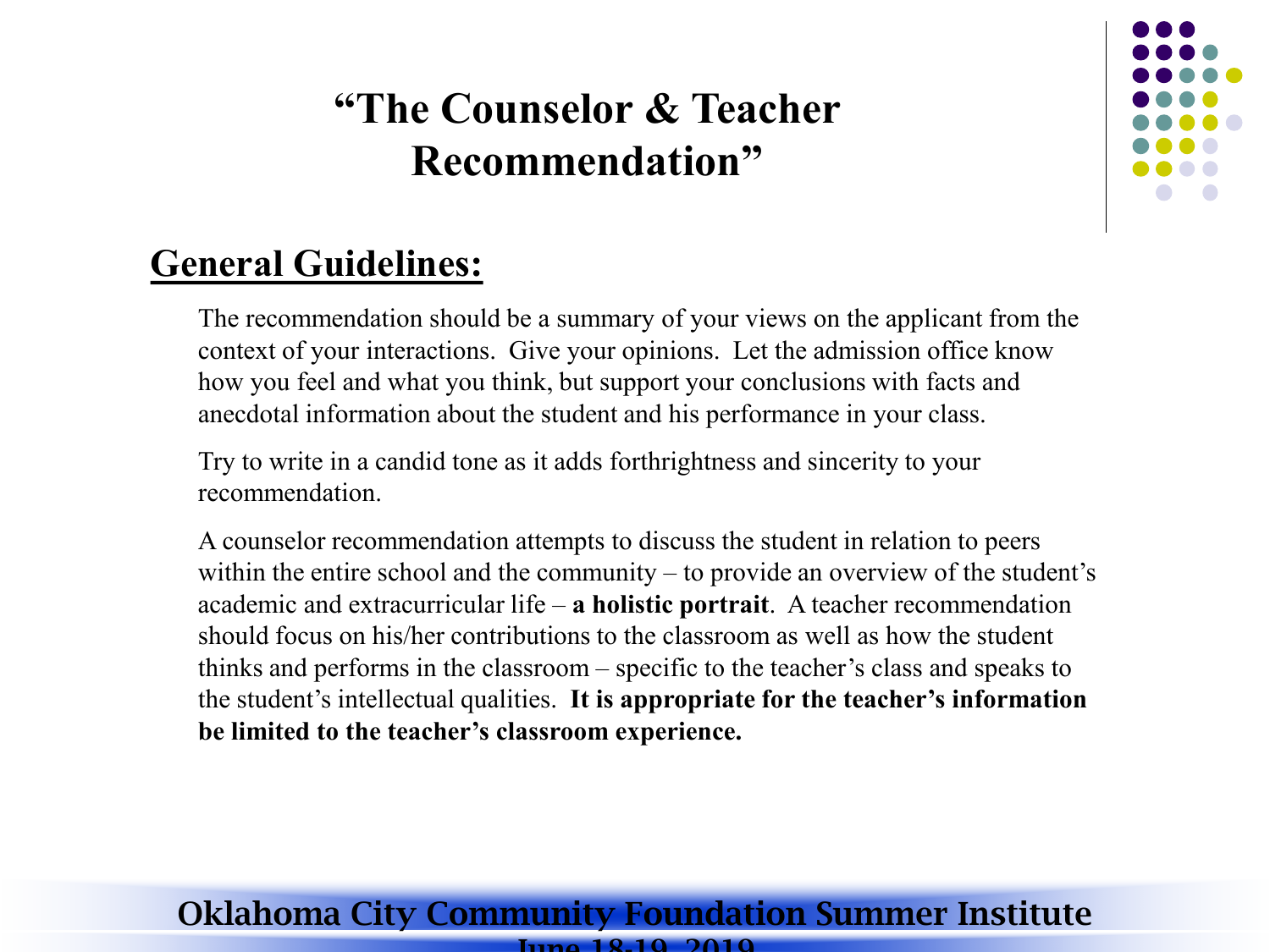### **General Guidelines:**

Attempt to avoid redundancy. Do not repeat information that would be on an application (e.g., activities, family information, etc.) unless you have different insights to share. Tell the committee something they will not find elsewhere. For example, teachers should write about their own experiences with the student in the classroom just as counselors should write about the student within the context of their interactions.

It is helpful for the teacher to discuss the student's academic characteristics: classroom style, attendance, willingness to work with others, work ethic, study habits, curiosity, creativity, passion to learn, ability to think independently, and understanding of particularly difficult concepts. In particular, speak to what makes this student different from other students in the classroom experience.

It is helpful for the counselor to discuss the student in the larger context of the school and community. How has the student exhibited service and leadership? Has the student been engaged in extracurricular options? What is memorable or distinctive about their high school legacy?

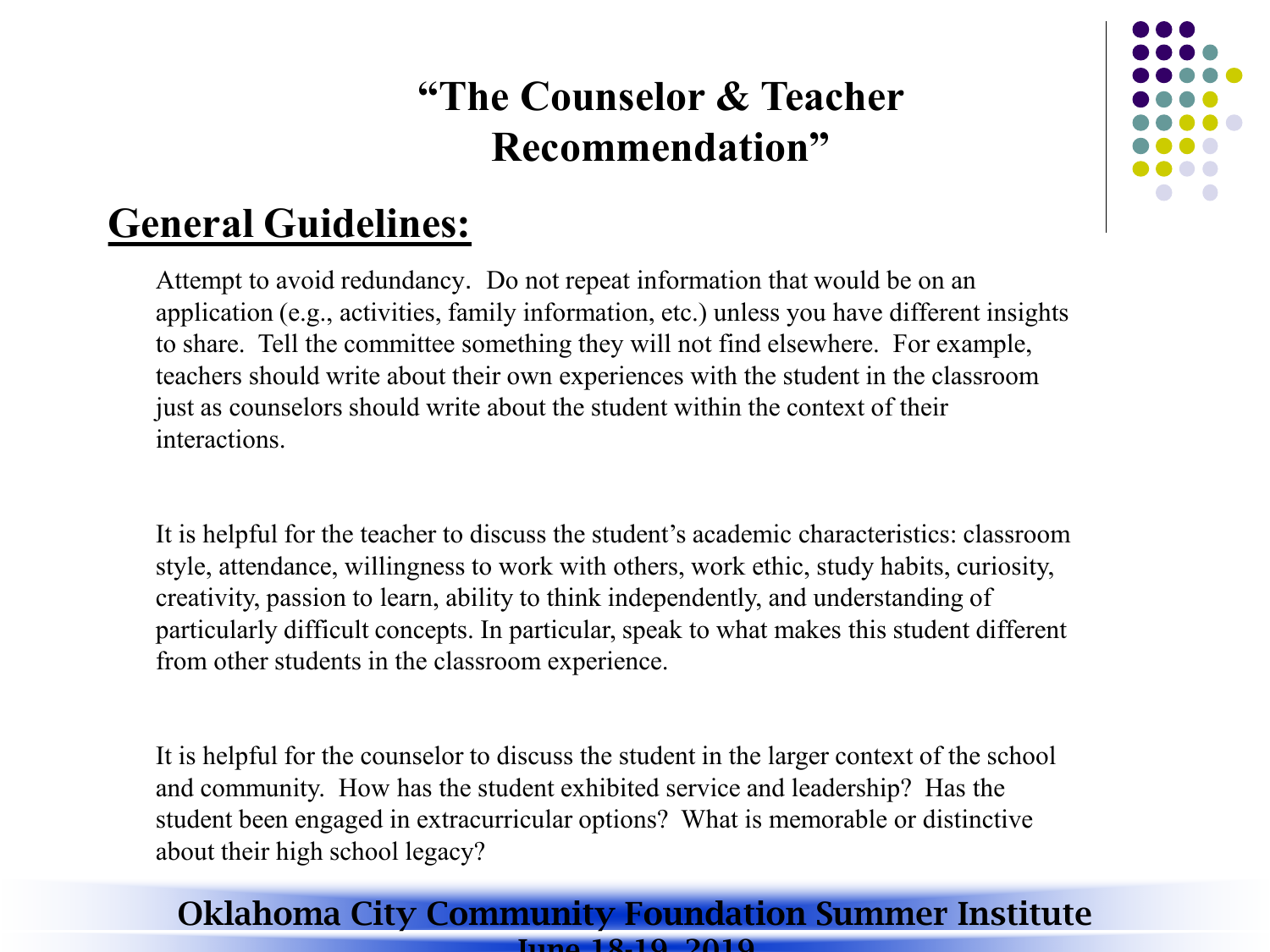

### **General Guidelines:**

If possible, limit your letter to one page or at most a page and a half . It is important to consider efficiency of time for the readers. There is a commonly used phrase regarding excessively lengthy recommendations – "T.M.I." or "Too Much Information"

Make some reference about your background and the extent to which you know the student. It is helpful for the reader to understand the perspective from which you are writing.

It is totally acceptable to prepare one letter to be sent to all schools.

However, if you have particular knowledge of why a student is likely to be successful at a particular institution, mention it in your letter.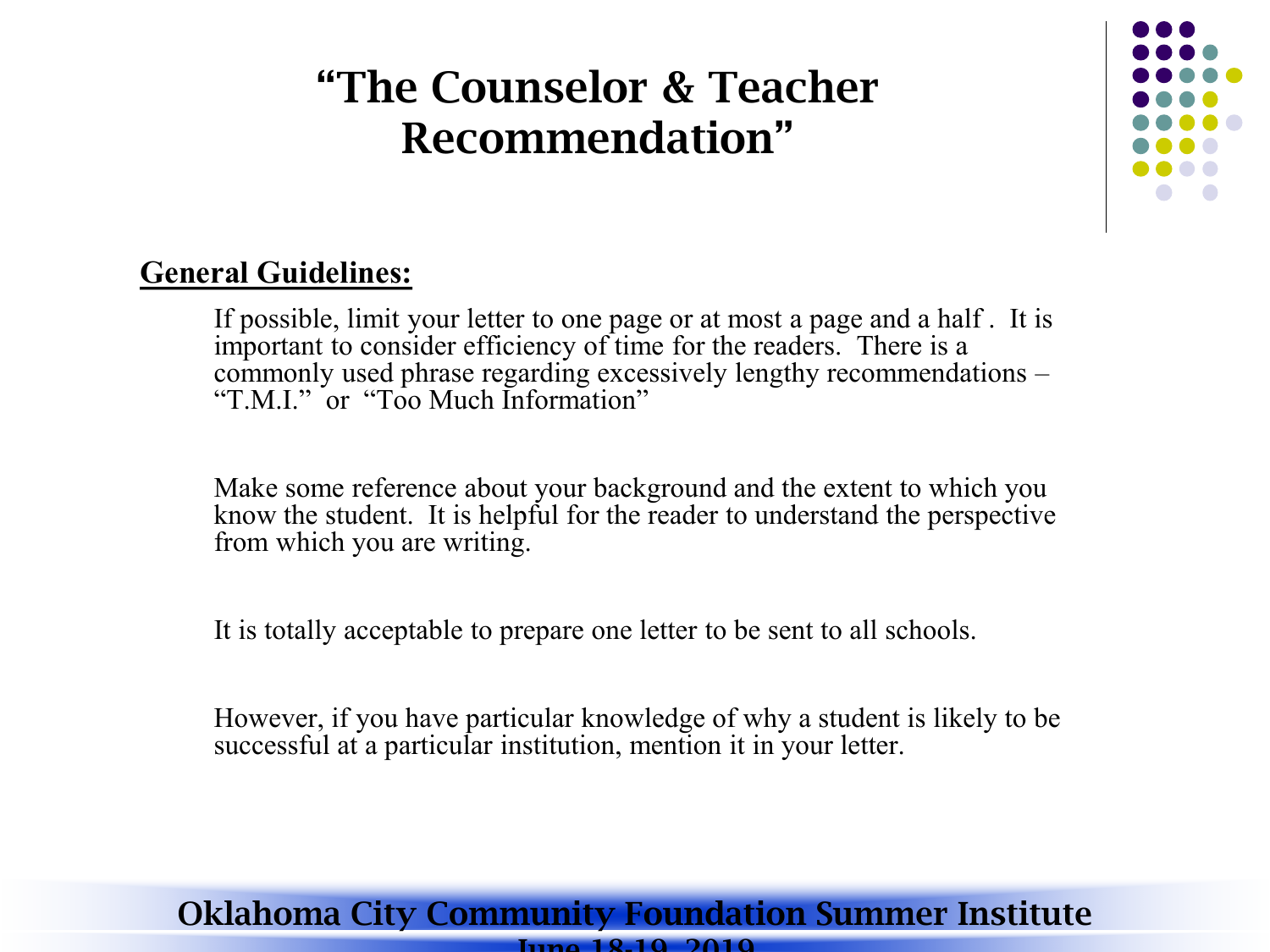

### **General Guidelines:**

For the teacher, be an advocate for the student. If you can't say anything positive about the student, don't agree to write for him. Suggest that he ask another teacher to write his recommendation. For the counselor, this may not be an option and school policy and protocol should be followed.

Be aware that faculty members of admission committees will "unpack every word and sentence" that you write – especially, if they are your disciplinary counterparts. In the most highly selective schools, decisions in many instances are made by "splitting hairs" so to speak. And, they may "split those hairs" based on the words in both counselor and teacher recommendations.

For the teacher, describe briefly the "culture" of your classroom in terms of your teaching style, expectations, and types of assignments.

For the counselor, describe briefly your observations of the student in the greater school setting and your personal interactions with the student as well as your observations about their interactions with students, faculty, and staff.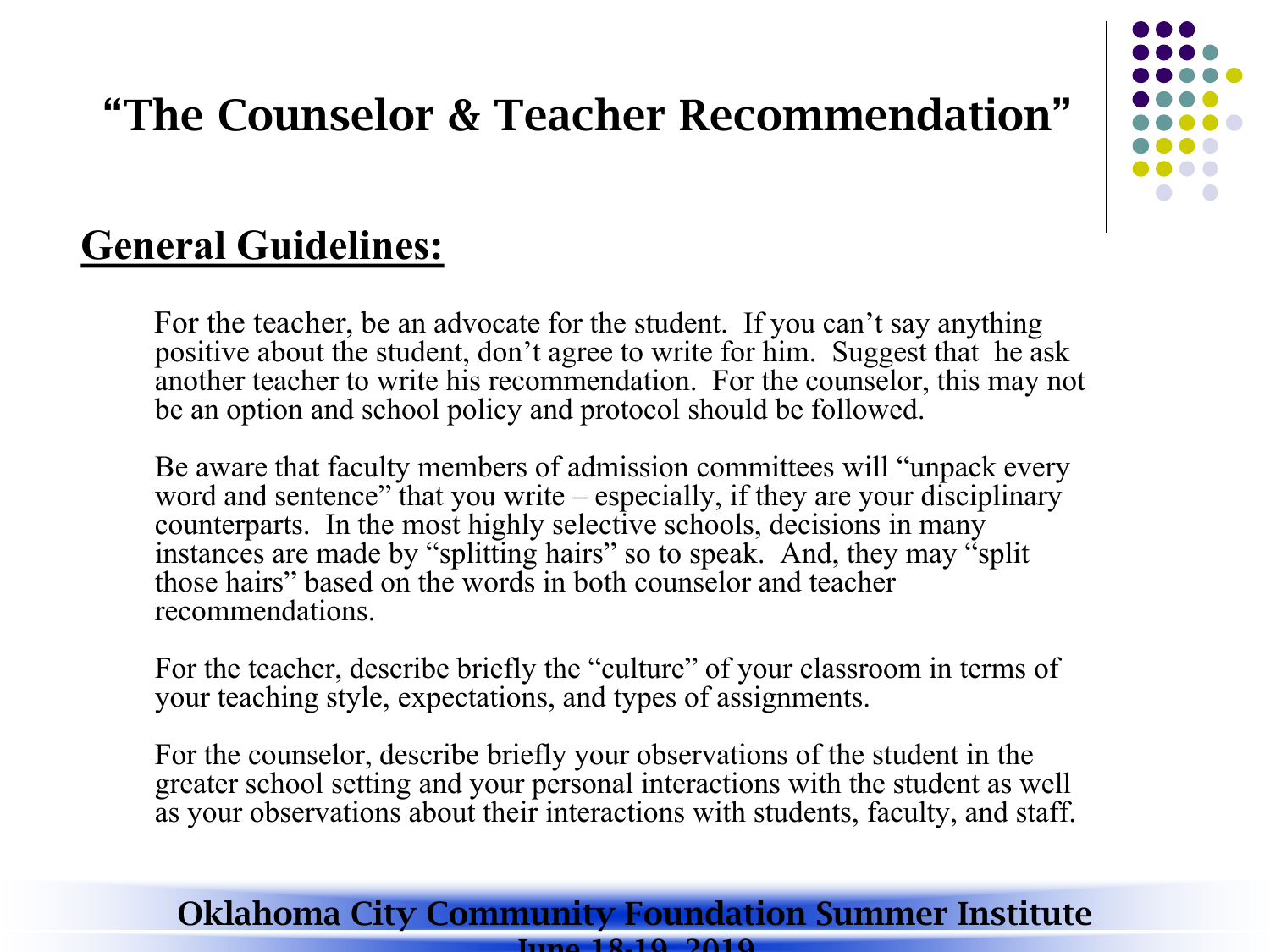

# **General Guidelines:**

Whenever possible, be evaluative and make comparative statements, such as "highest grade on the exam," or "leader of class discussions," or "one of the most talented musicians in the high school," or "the leading go to student in the senior class.

Don't be afraid to describe or provide a reasonable explanation for a bad grade. Sometimes a comment about a "poor" grade can be as helpful and revealing as comments about a good grade.

Don't "gush" or make comments that appear too personal ("We've enjoyed a close relationship.")

Don't include a student's physical description unless it's important to the context of your class.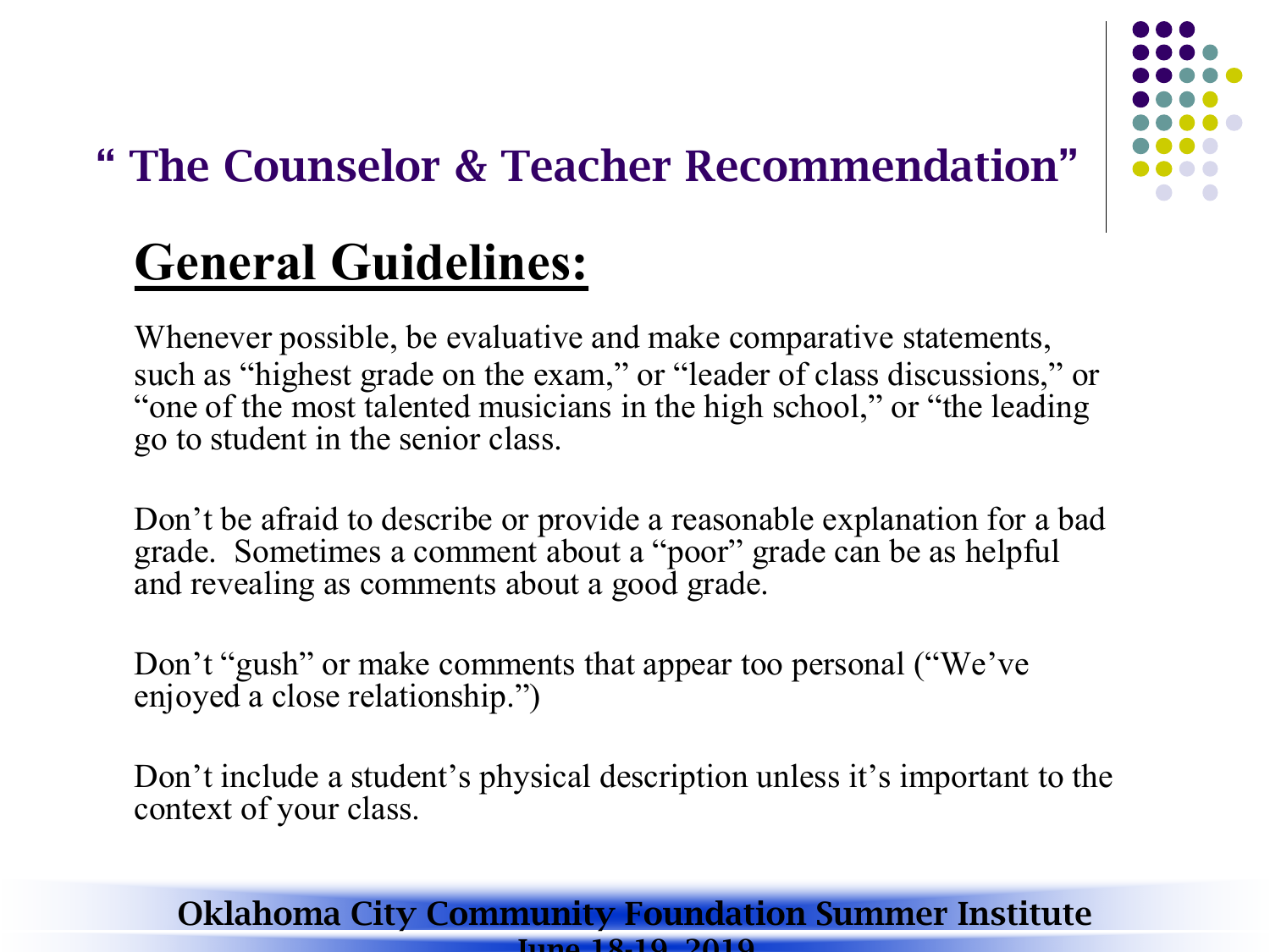

# A Review of Qualities to Highlight

- **•** Achievement
- Analytical ability
- **Originality**
- **•** Creativity
- Problem-solving ability
- Research skills
- Communication skills
- Effectiveness in class discussions
- Insight
- **Thoroughness**

### Oklahoma City Community Foundation Summer Institute

#### June 18-19 2019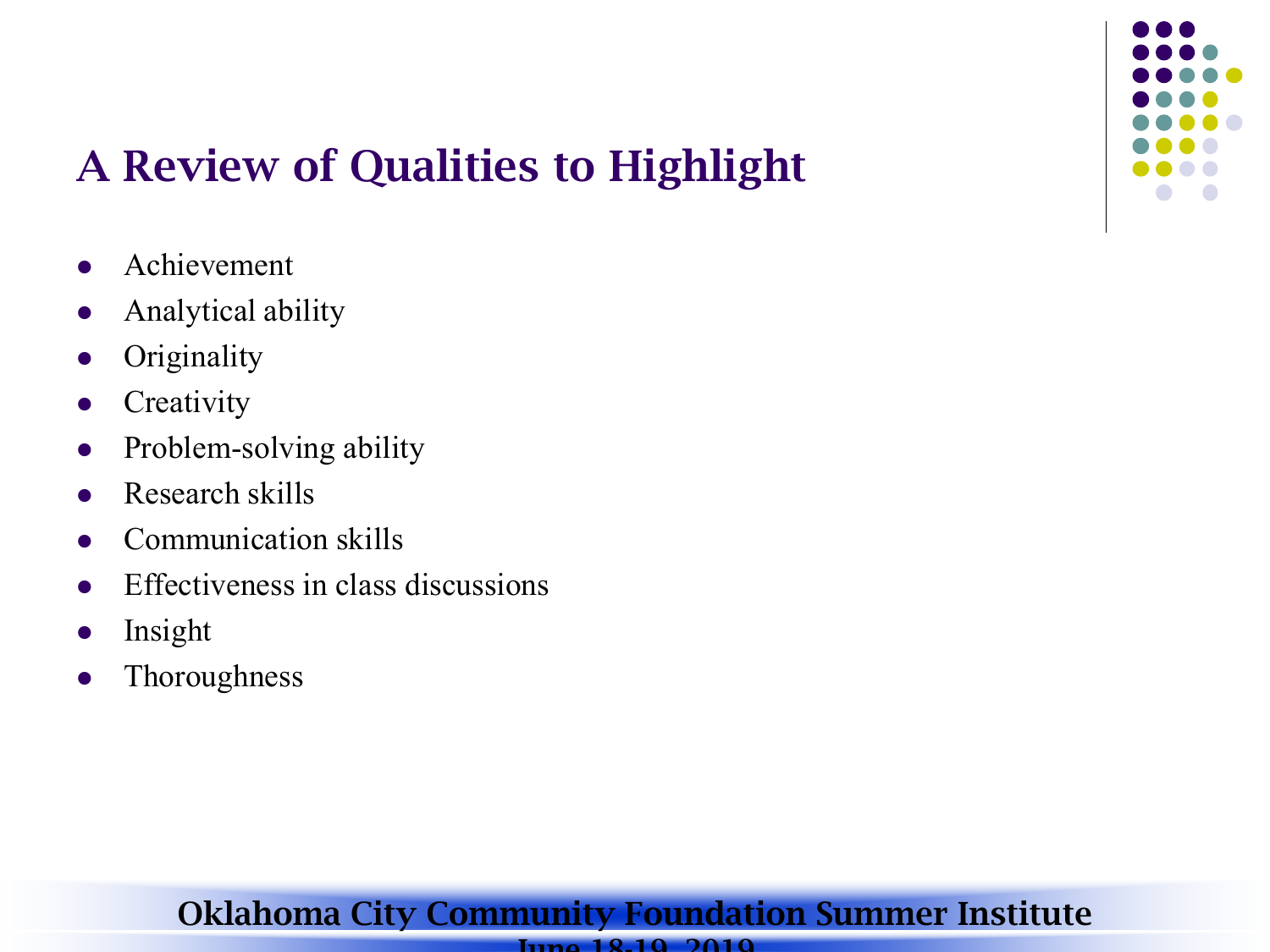# Use the Resume to Assist You



- Purpose of the resume to refresh the teacher's memory of the student's performance in the class and to refresh the counselor's memory of the student's participation in the school and greater community.
- To allow the student to give the teacher his/her perspective of their classroom and school experiences
- To help the counselor or teacher identify student's strengths, challenges, intellectual qualities, talents, and extra-curricular accomplishments.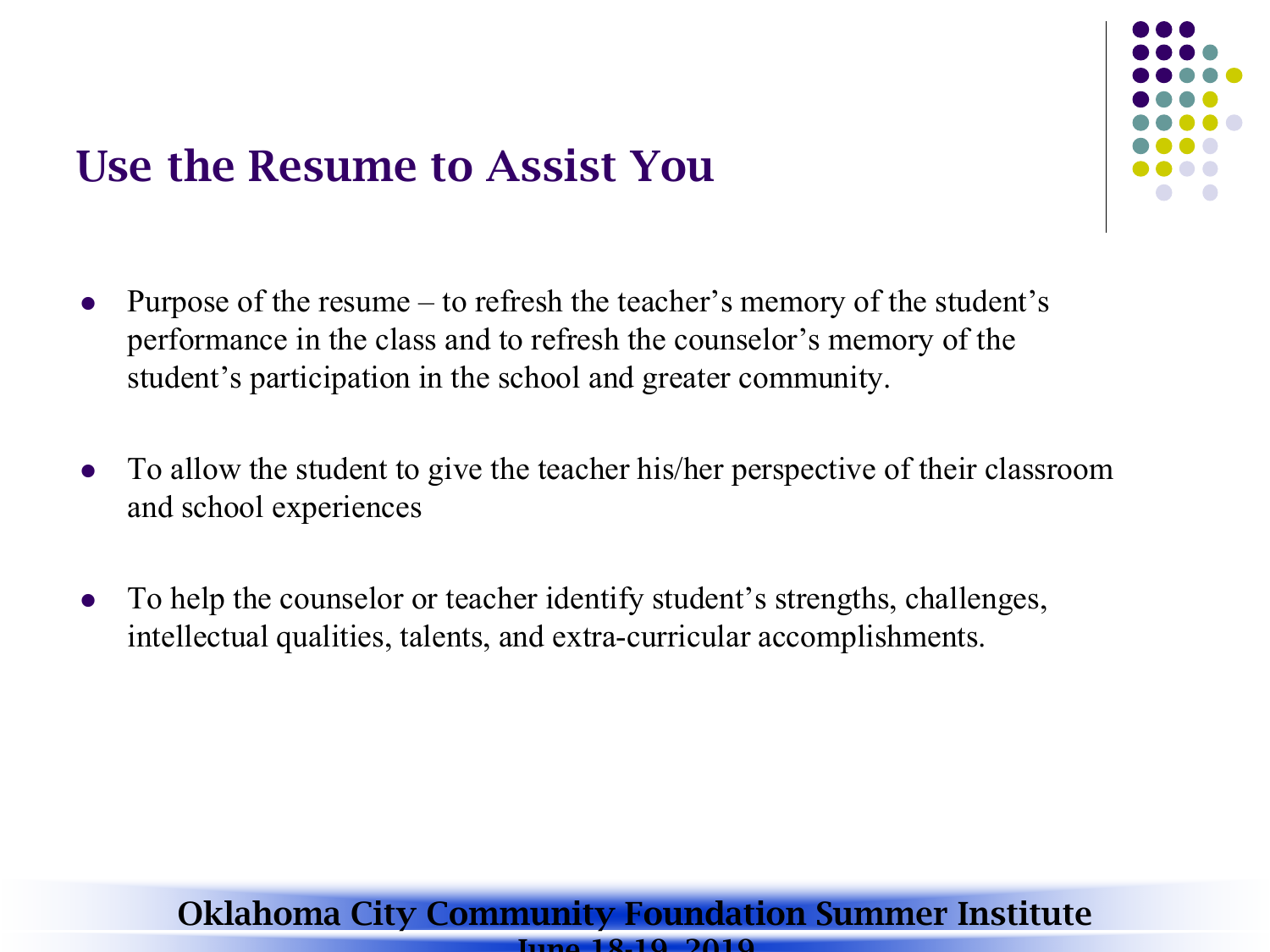# "The Counselor Recommendation"



### **Shaping Content**

- 1. If you have insight about a particular college, feel free to tell us why, in your opinion, is this student a good "match" for this specific university?
- 2. What motivates this student?
- 3. How does the student spend extra time? What reasons does he/she have for allocating time and setting priorities?
- 4. If possible, tell us how the student handles him/herself during class/counseling sessions. Does he/she talk easily?
- 5. Can you include examples or anecdotes that relate your feelings about the student? "Joe is mature" is a valid statement, but an incident which conveys the character (of Joe) is often more helpful.
- 6. Can you remember your first reaction to the person? If so, was your initial reaction accurate or does thoughtful review lead you to different conclusions? Why?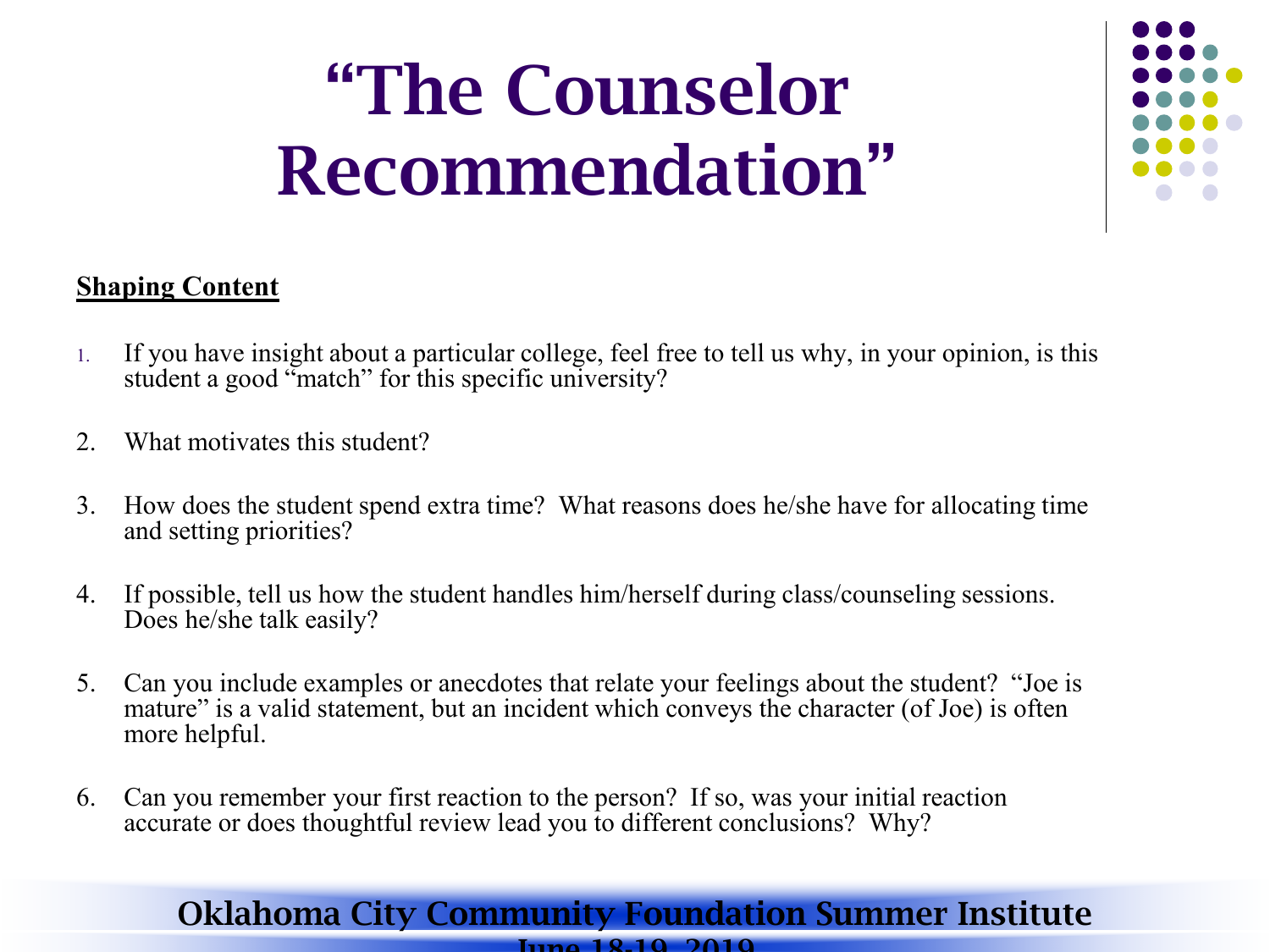# A Special Word to Counselors



# **Final Thoughts**

- Finally 1: Always try to summarize your feelings in the concluding paragraph. The first few sentences set the tone, but the last few "bring it home!"
- Finally 2: Where appropriate, suggest a phone call; or better yet, make a phone call. In many situations, your input can, may, does, and will make a difference!
- Finally 3: Provide a personal postscript. (Ron, Nan, …..remember that I spoke to you about this…... call me!)
- Finally 4: Presentation matters! Write legibly! Use spell check!
- Finally 5: Make certain that you fully understand your school's policy with regard to letters of recommendations and confidentiality issues.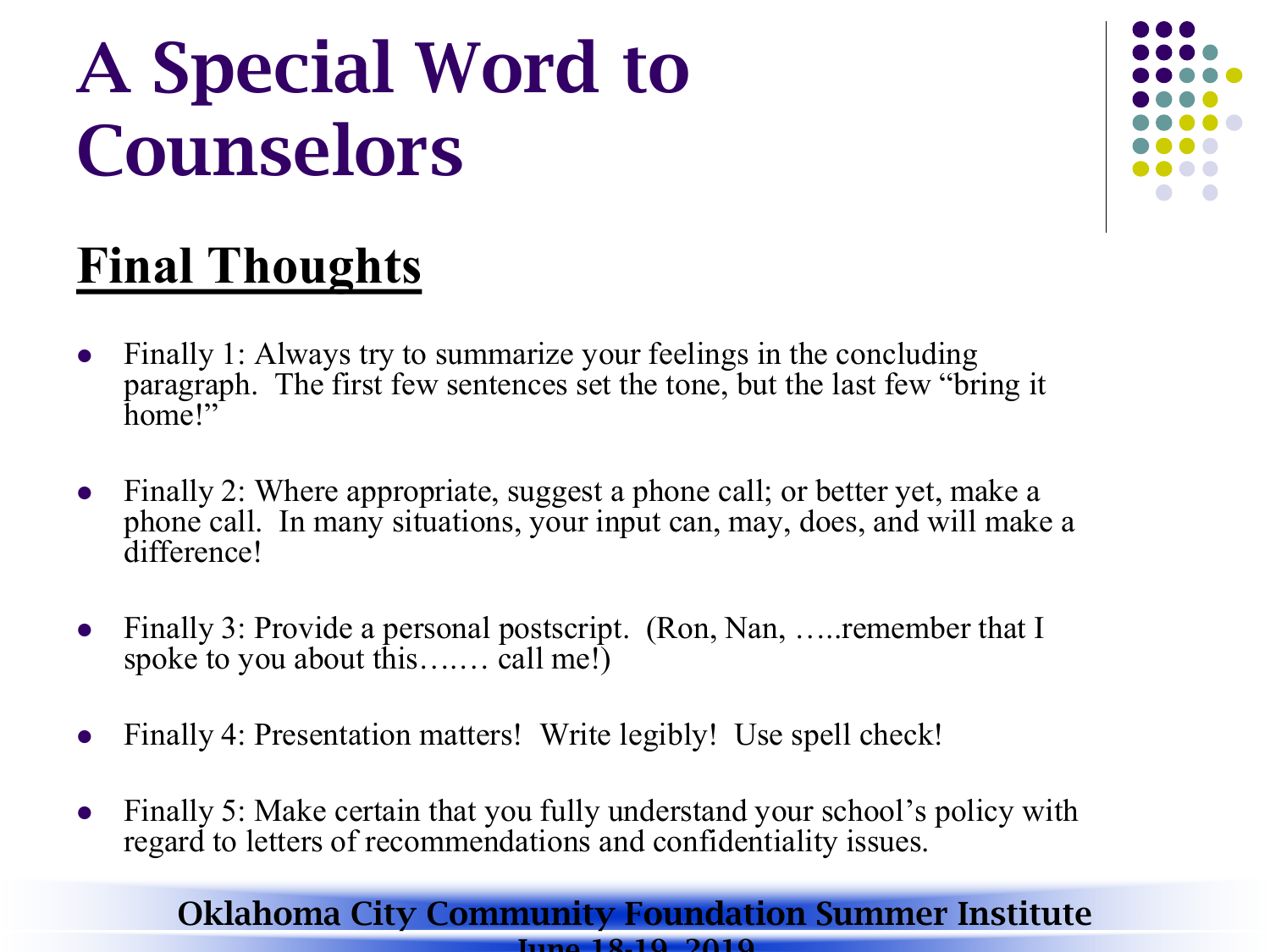# Significance of the Counselor Recommendations



# **In Summary, the Counselor Recommendation:**

- Helps decision makers understand how the student has contributed to and participated in the greater school community.
- Fills in the personal or extracurricular details of the student's high school experience – colleges are looking for student – citizens in crafting their classes.
- Colleges are not looking to enroll the entering class of 2010, rather, they are seeking to enroll the leaders and problem solvers of tomorrow.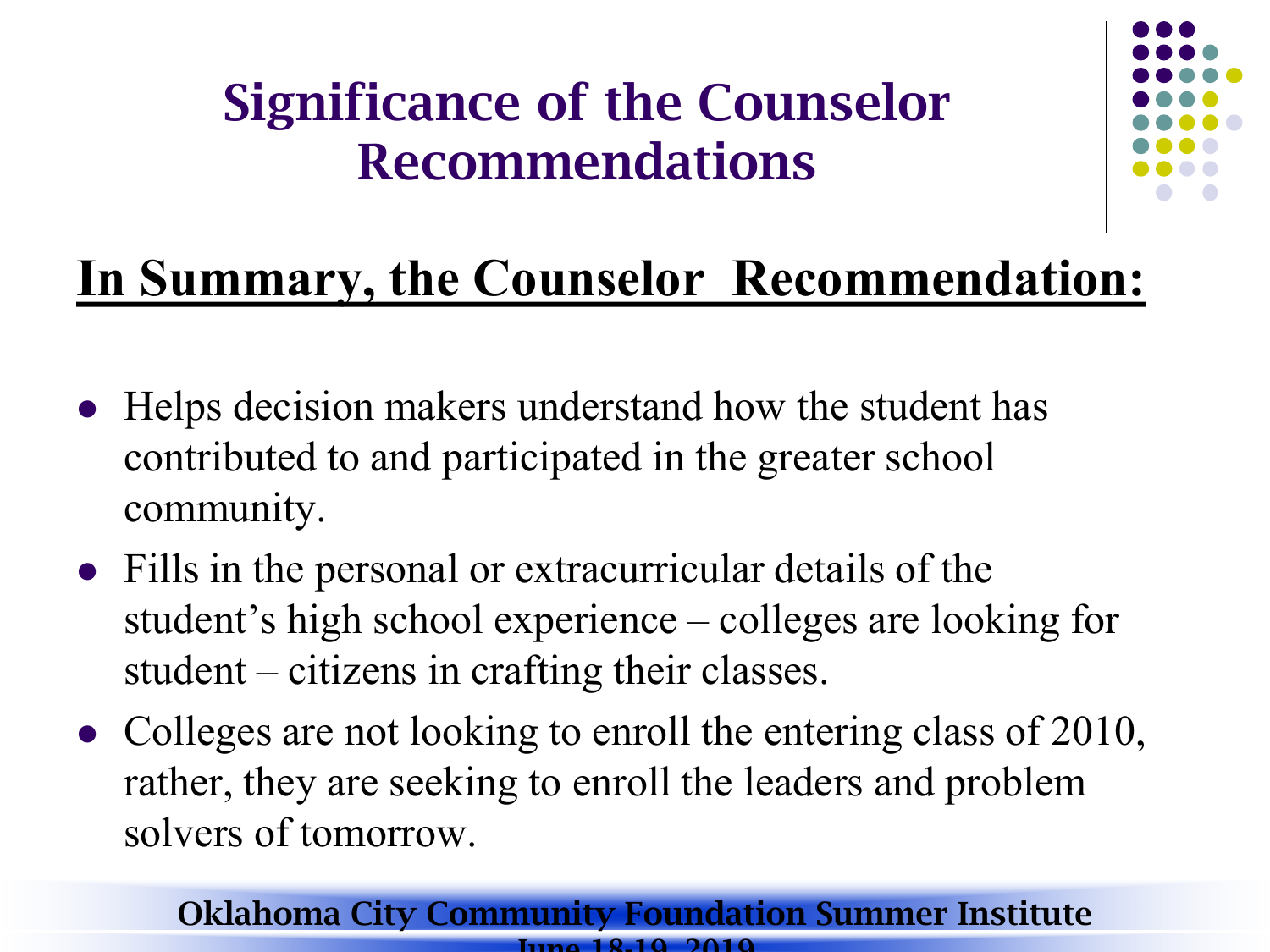# Significance of the Teacher Recommendations



### **In Summary, the Teacher Recommendation:**

Helps decision makers understand how the student thinks and performs in the classroom

Fills in the academic details of the student's academic profile—colleges are looking for **students who can be academically successful** above all else. They are not looking to enroll the entering class of 2010, rather, they are seeking to enroll the graduating class of 2014.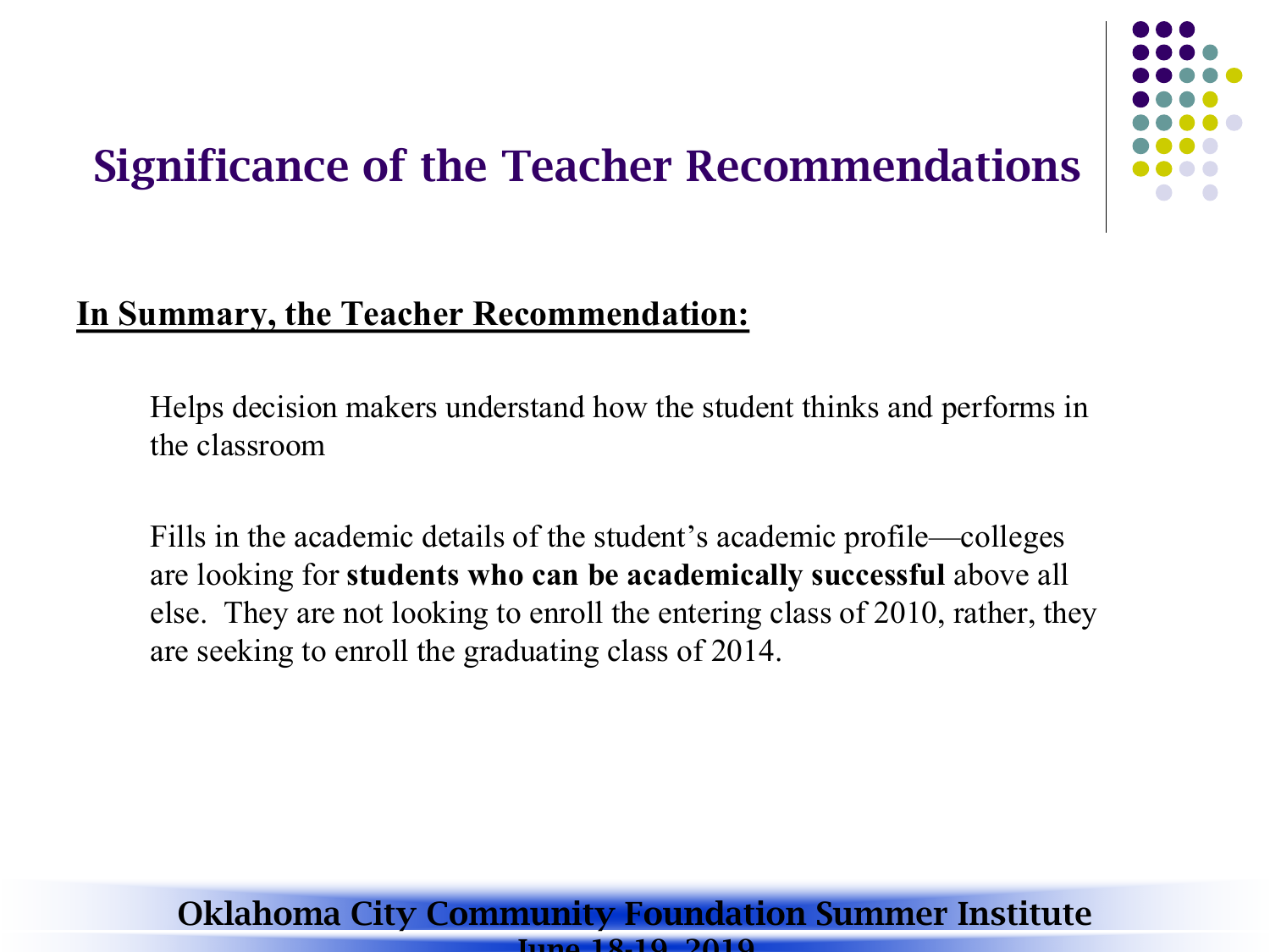

# **Discussion**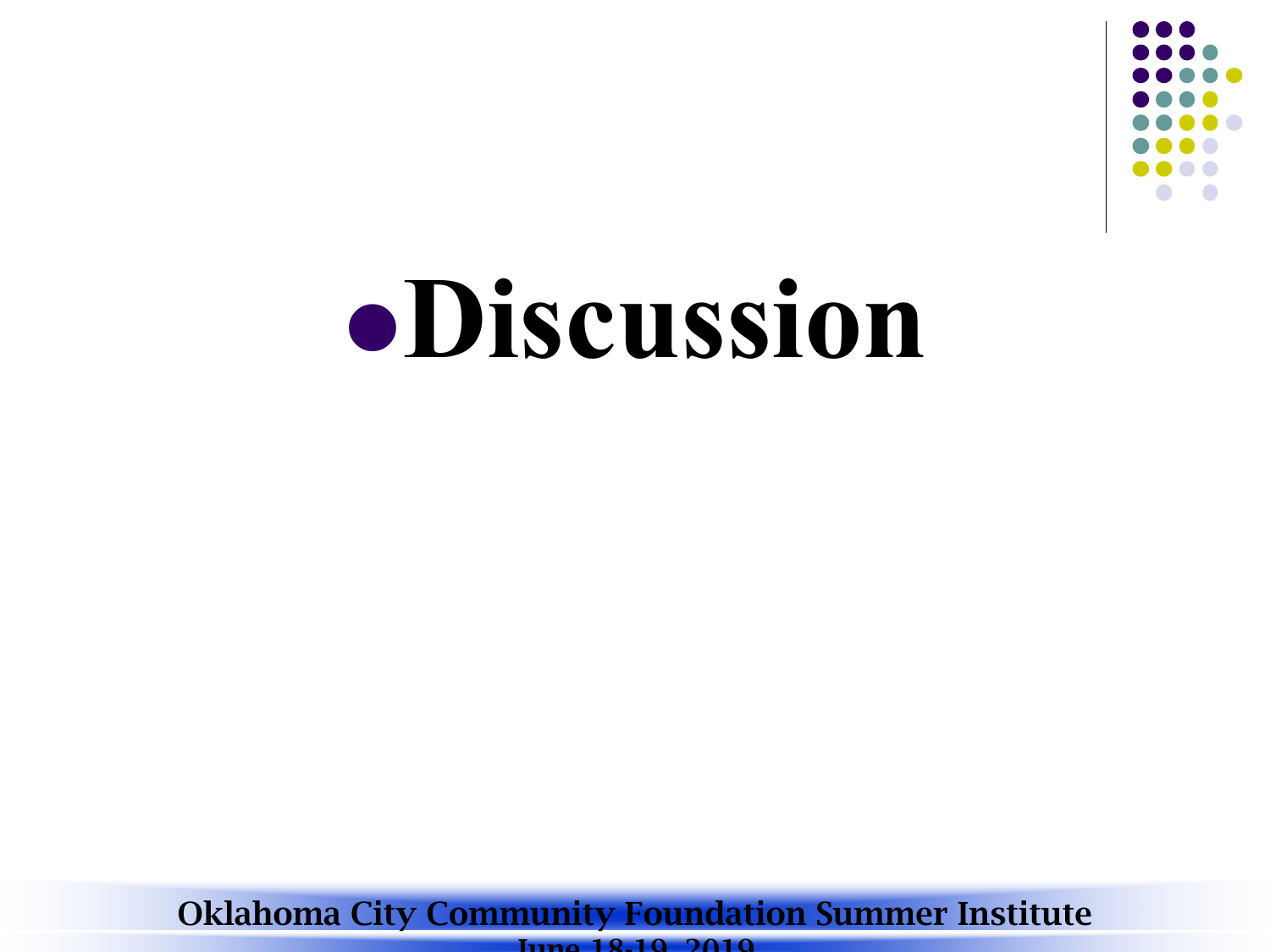

# **Critiques of Recommendation Letters**

*Letter #1:*

One certainly gets a real sense of the writer's enthusiasm for this applicant. The reader is left with good insight as to the breadth and depth of involvement within and beyond the school community. The "urge to strongly urge" is a bit commonplace, but appreciated. Overall, this is a helpful letter. Then, we get to "Katherine" in the next to the last paragraph. **Who is Katherine?** This definitely brings issues of credibility/workload to the fore!

*Letter #2:*

Nice portrait completion, but unusually familiar, informal tone, and language. You get a sense of a hard working young woman who appears to have impact in important, but less traditionally, visible ways. Good overview, but she may appear similar to many others in a competitive applicant pool.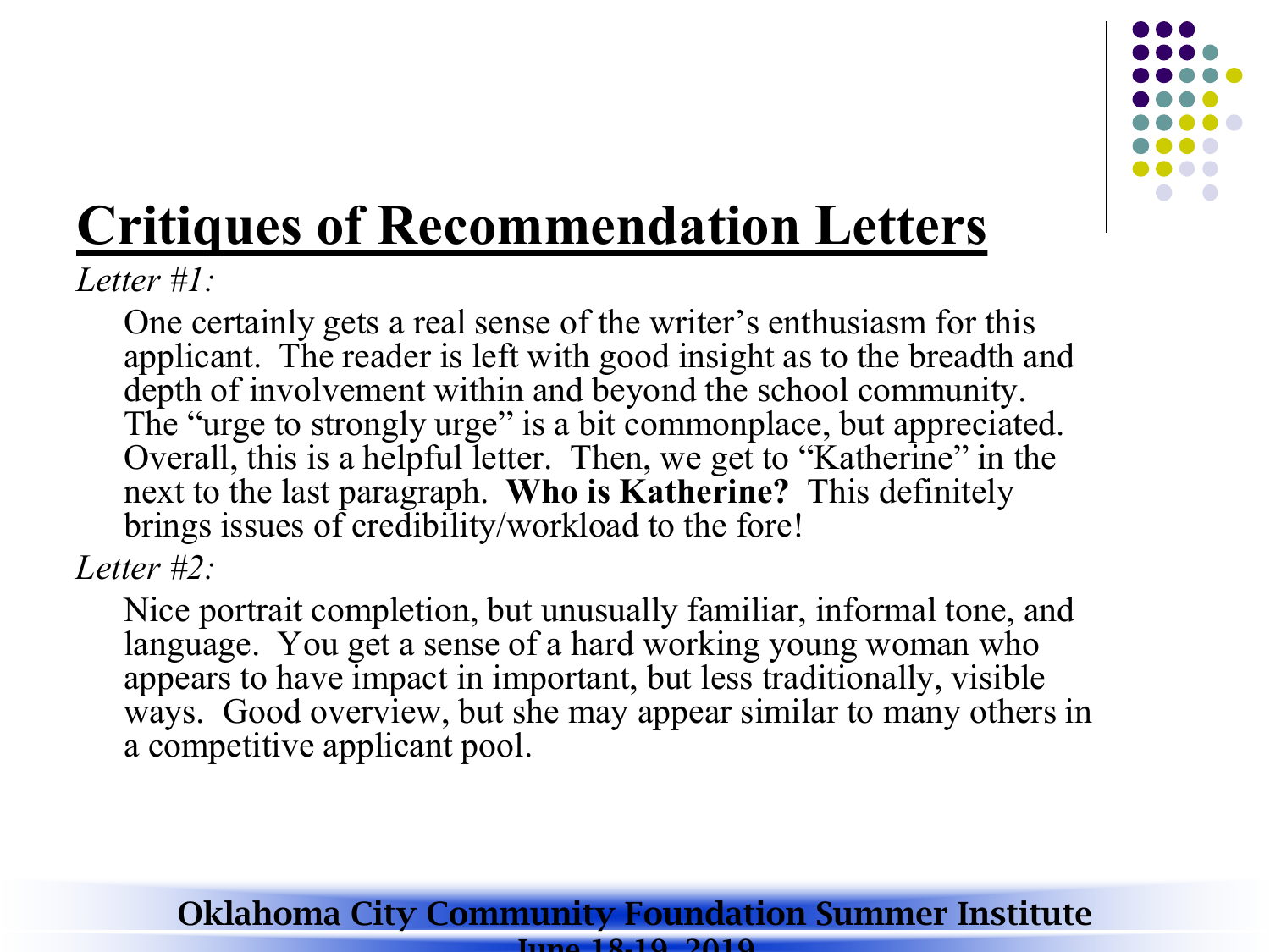

### *Letter #3a:*

We can appreciate that the counselor thinks Althea to be "special" and "outstanding" but fails to provide the reader with examples that define those somewhat over used adjectives and the observed actions, deeds, or contributions upon which those judgments were based. Although lists of honors and memberships are provided, there is little stated that cannot be found on the activity sheet of the application. In addition, the reader can find the g.p.a., test scores, and rank on the transcript. Althea definitely would appear very similar to many others in a competitive applicant and/or scholarship pool.

### *Letter #3b:*

All the above comments apply to the Tribbiani recommendation for Althea Nichols. It seems rather remarkable that two students applying to the same college or university from the same secondary school possess identical attributes. "Form" letters of this nature definitely bring issues of credibility/workload to the fore! In addition, this type of recommendation does not set Donny Krull "apart" from the "crowd of qualified applicants" in a large and competitive pool.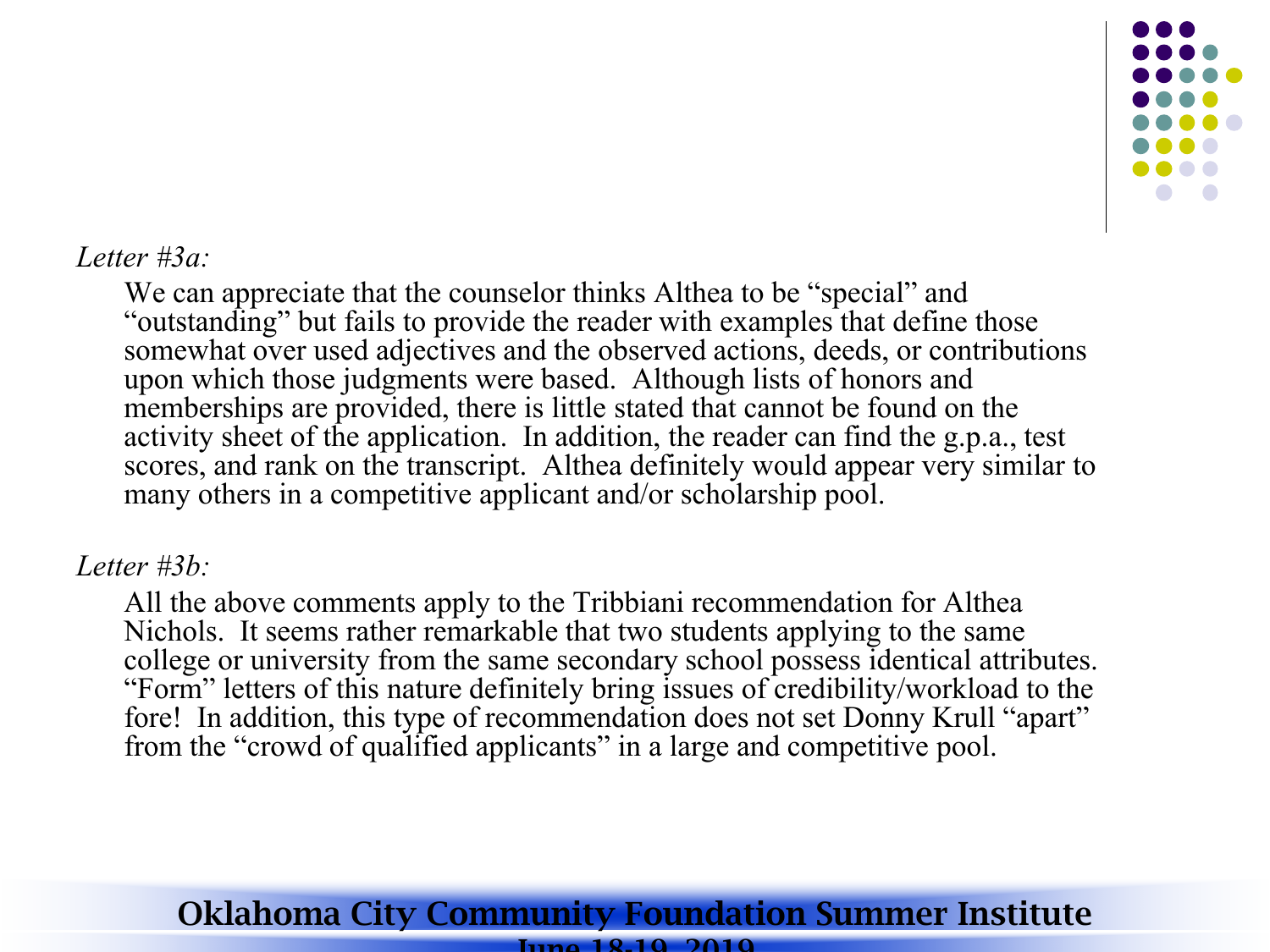

### *Letter #4:*

This is definitely a "damn with faint praise" recommendation. After reviewing his performance over the years, Lt. Col. Harlam's assessments may be "on target". At this point, the reader may be equally troubled by pondering two possibilities: 1) the poor judgment exhibited by Brandon in selecting Harlam to write a recommendation for him rather than a teacher in a class in which he had performed at a higher level; or 2) Harlam's recommendation was the most positive that he could hope to receive given his performance across the board in all classes. In all fairness to Brandon, Harlam makes broad and far-reaching statements of opinion but provides few if any examples upon which he has based these assessments. The reader could conclude from the statements and tone of the letter that a conflict of personalities might be operative as well as Brandon's lack of academic focus. At the very least, the Lt. Col. could have conveyed the same insights in a much more appropriate manner and come across as a much more credible and unbiased source.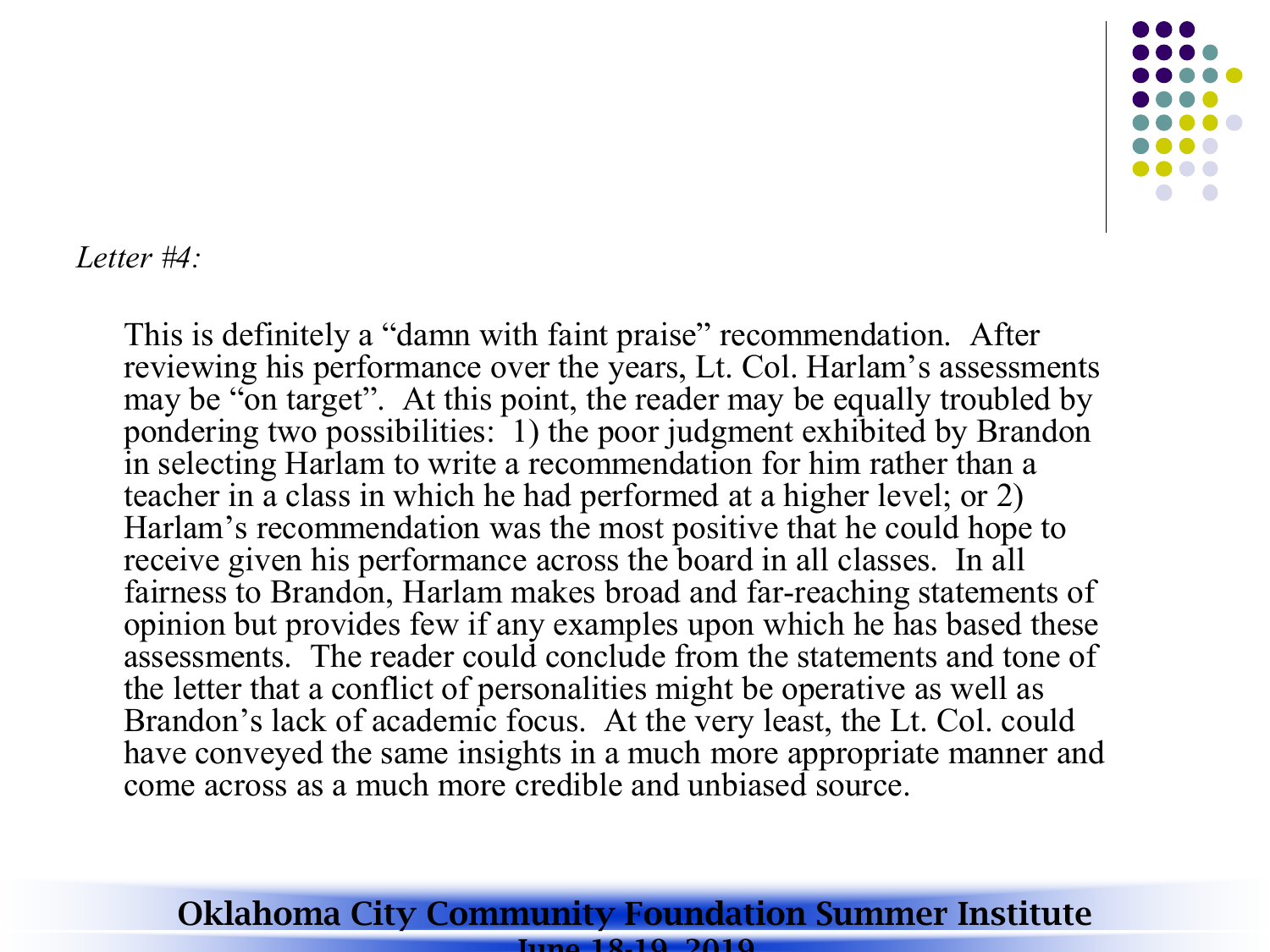

### *Letter #5:* Excellent!

### *Letter #6:*

This is an extremely fine job. The teacher is persuasive because of his obvious sensitivity; this report took time and thought. We might well admit this student because we would feel we knew what made him tick, but we would not discount the message, so elegantly communicated, about his struggles with science. The professional educator will always remember that "getting the candidate admitted" is not his/her purpose (a sneaky lecture).

### *Letter #7:*

We are getting an image of a hardworking, friendly, and outgoing student, but there remains a woeful lack of detail and "personality."

### *Letter #8:*

It takes little time to realize that nothing has been said here. It would seem that the counselor was merely discharging a responsibility to complete the recommendation. This collection of sentences could apply quite accurately to many applicants.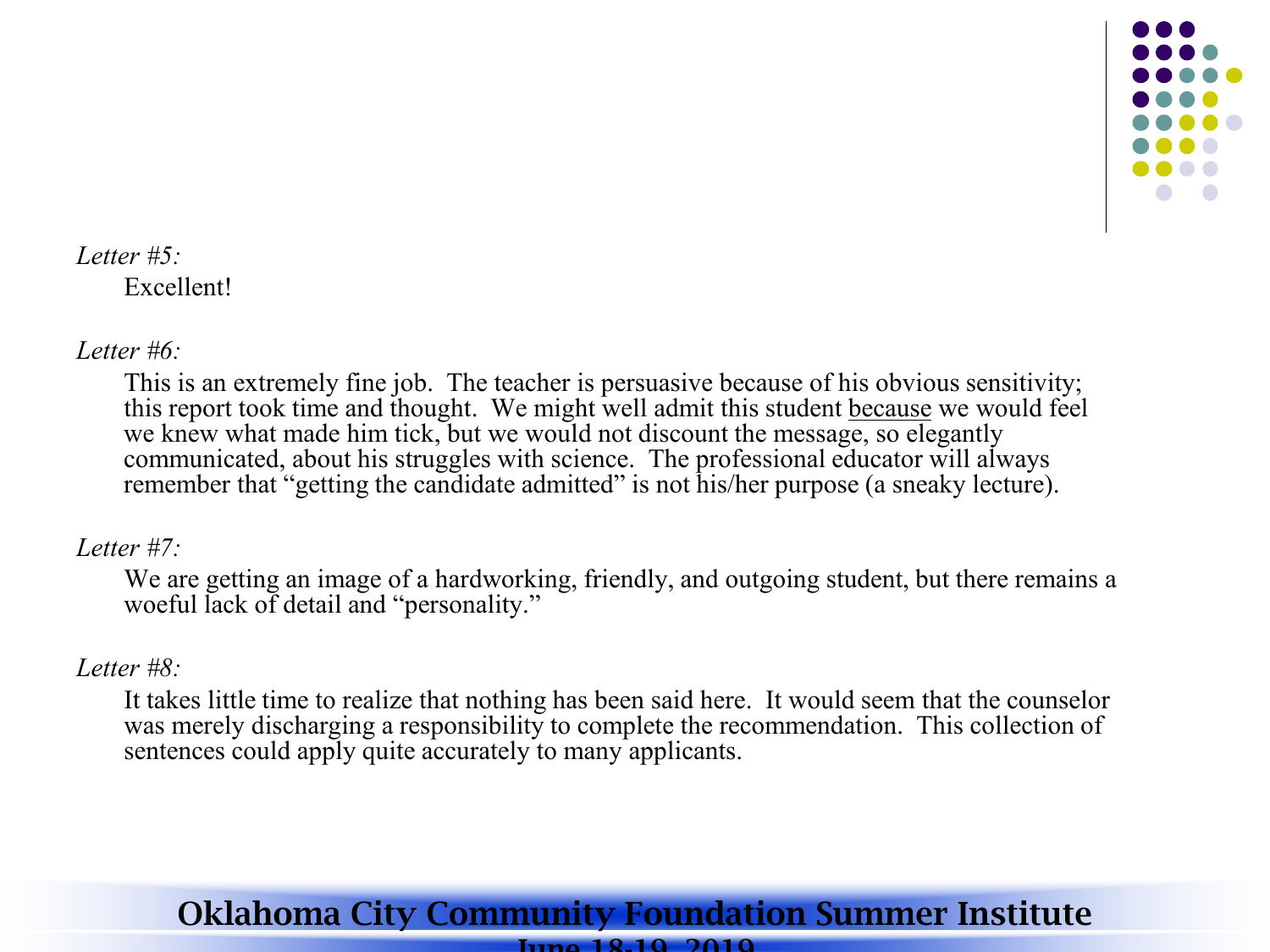

### *Letter #9:*

This recommendation stands or falls on the student's academic record. If this student does have an average record in math and science, then the teacher has done an extra-ordinarily sensitive job of providing accurate and crucial information. (That was the case with this student.) However, the other possibilities are that the teacher under-estimated this individual or did not want to give a positive recommendation.

We read this report while examining the applicant's academic history, and if the math/science record had been strong, we would have entirely ignored this report. As is, it is a fine example of telling us that the applicant is probably "reaching" and would have trouble.

### *Letter #10:*

Good opening hook – I'll always read on! Otherwise, the recommendation is somewhat average in content/usefulness, though well written.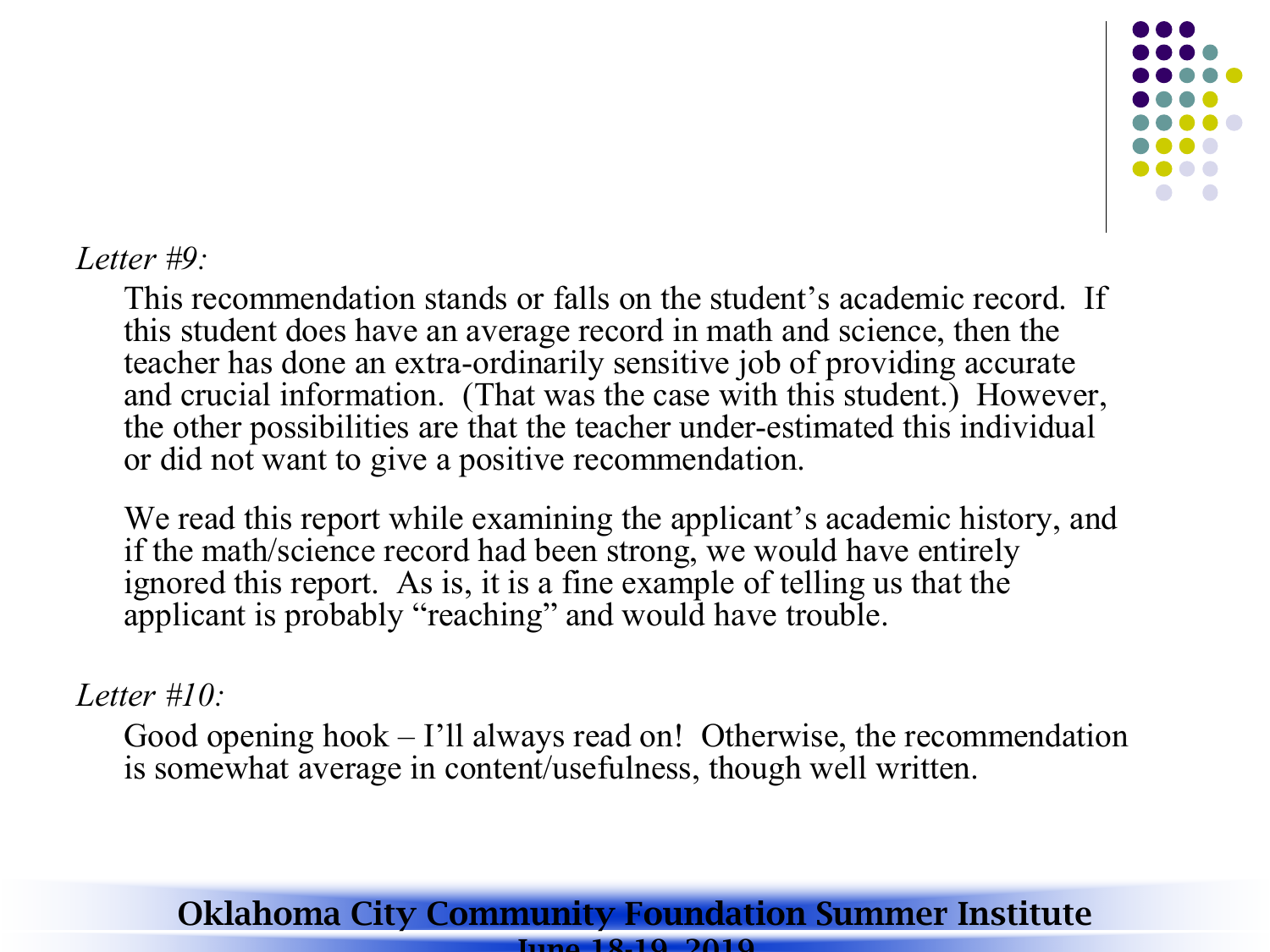

*Letter #11:*

Who wouldn't find Jeff an appealing candidate? What does his transcript tell us? Excellent job by the teacher of "portrait completion."

*Letter #12:* Tell us you do not know him!

*Letter #13:*

We don't think this says anything, but it certainly is an inexplicable exegesis of great pomposity.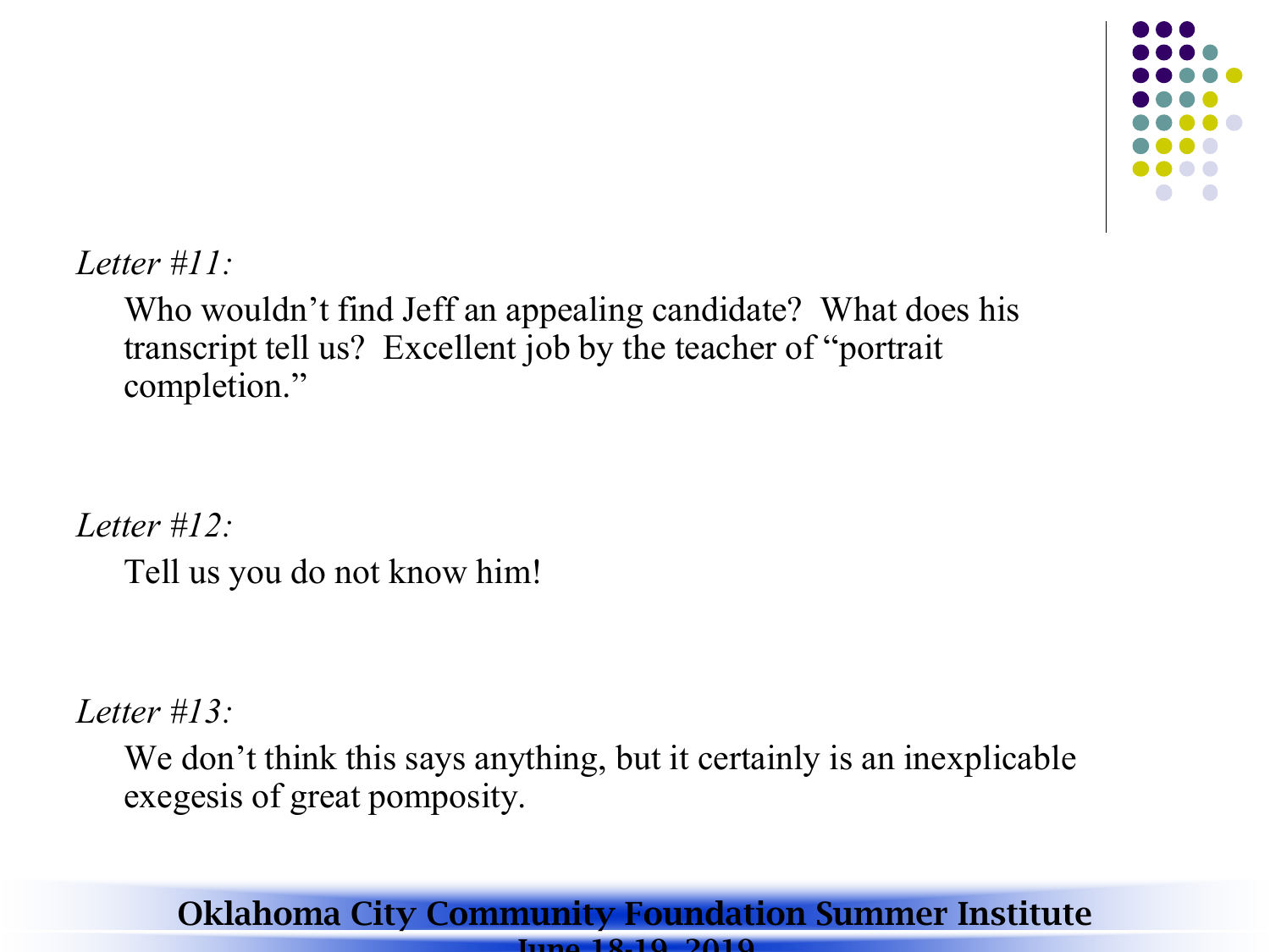

### *Letter #14:*

This report lacks the kind of specific examples that would make it exceptional, but the intensity and obvious commitment of the writer to the student convey an extraordinarily positive impression. A reader will come away from this letter thinking very well of both the writer and the applicant.

### *Letter #15:*

This descriptive statement is likely to arouse strong response from different readers across the country at various types of institutions. The problem with using such an approach (unless one knows who will be reading the file and knows that he or she or they will react positively to this type of rendition) is that some may react as negatively to this style of recommendation as others react positively. This may put the student at a disadvantage if the reader reacts so negatively to the style that the true character and contributions of the student become lost in the translation.